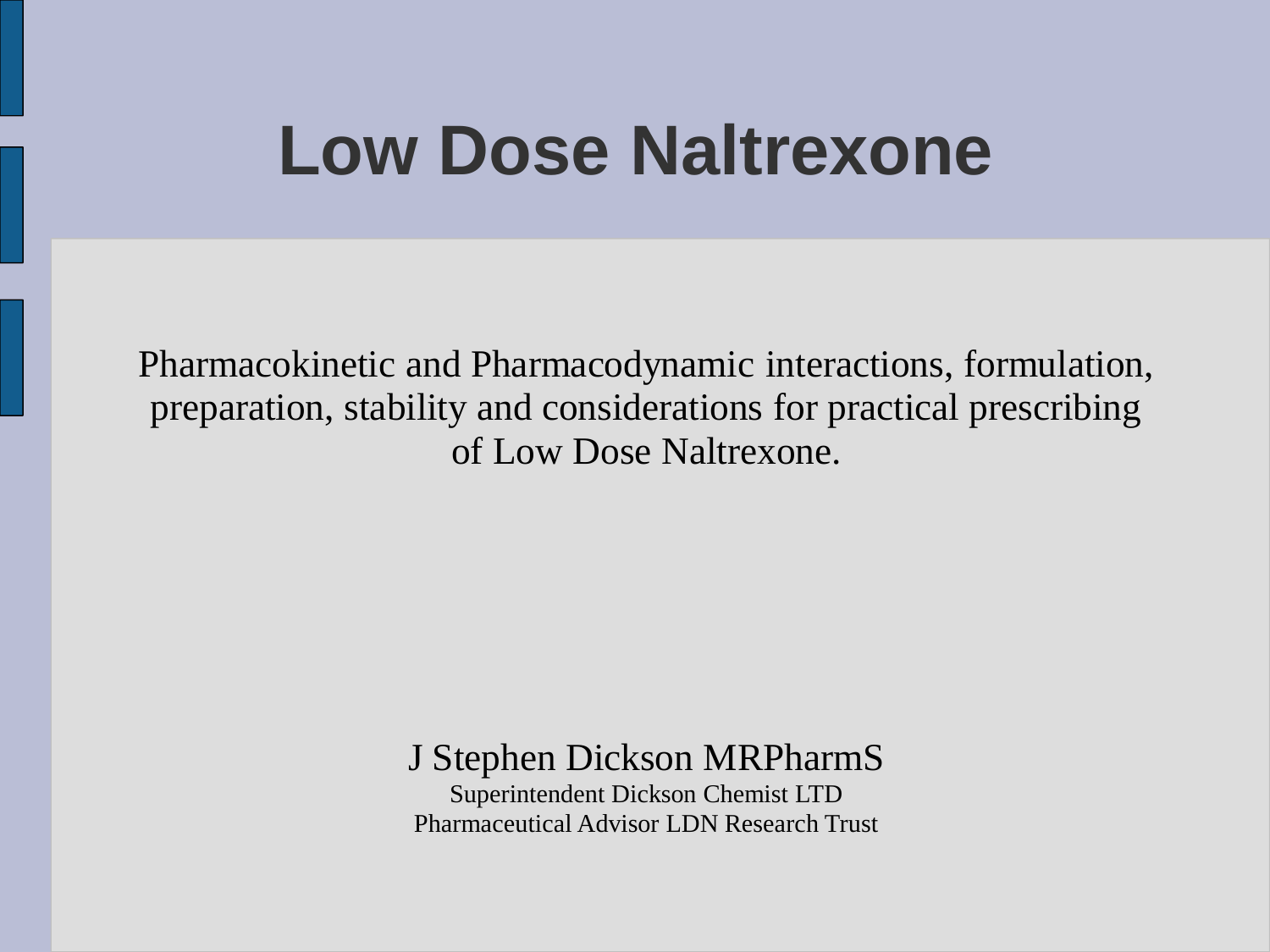# **Apologies**

- Due to an unexpected event, I am unable to attend the conference!
- Thanks to Dr Mark Mandel for presenting on my behalf.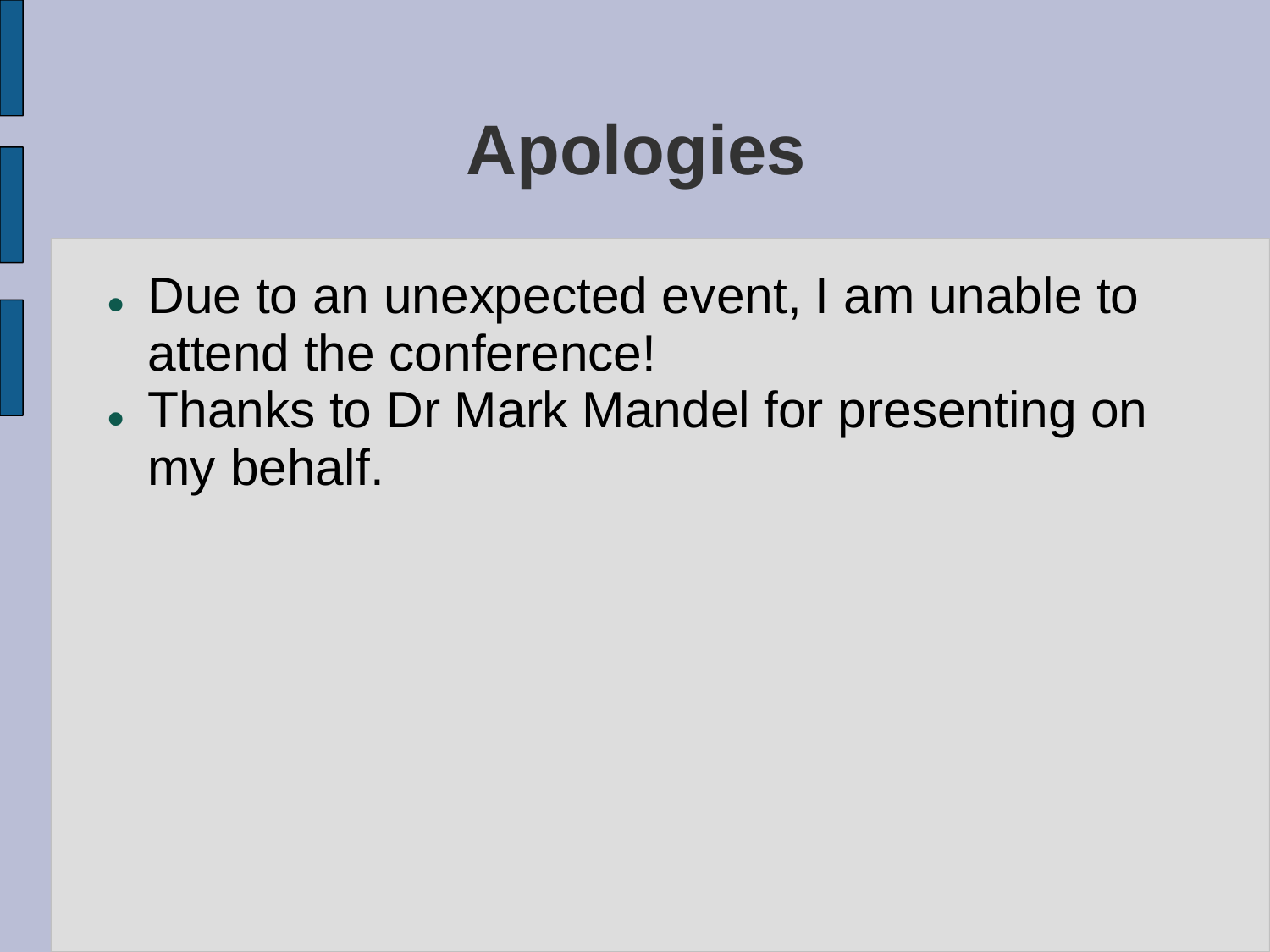- $\bullet$  Pharmacodynamics = study of what a drug does to a body
- Pharmacokinetics = study of what a body does to a drug
- When considering potential drug interactions, standard reference sources are not suitable as Naltrexone in full dose has a different biological effect from LDN.
- Pharmacists must be experienced, and consider the overall holistic picture to make an informed decision.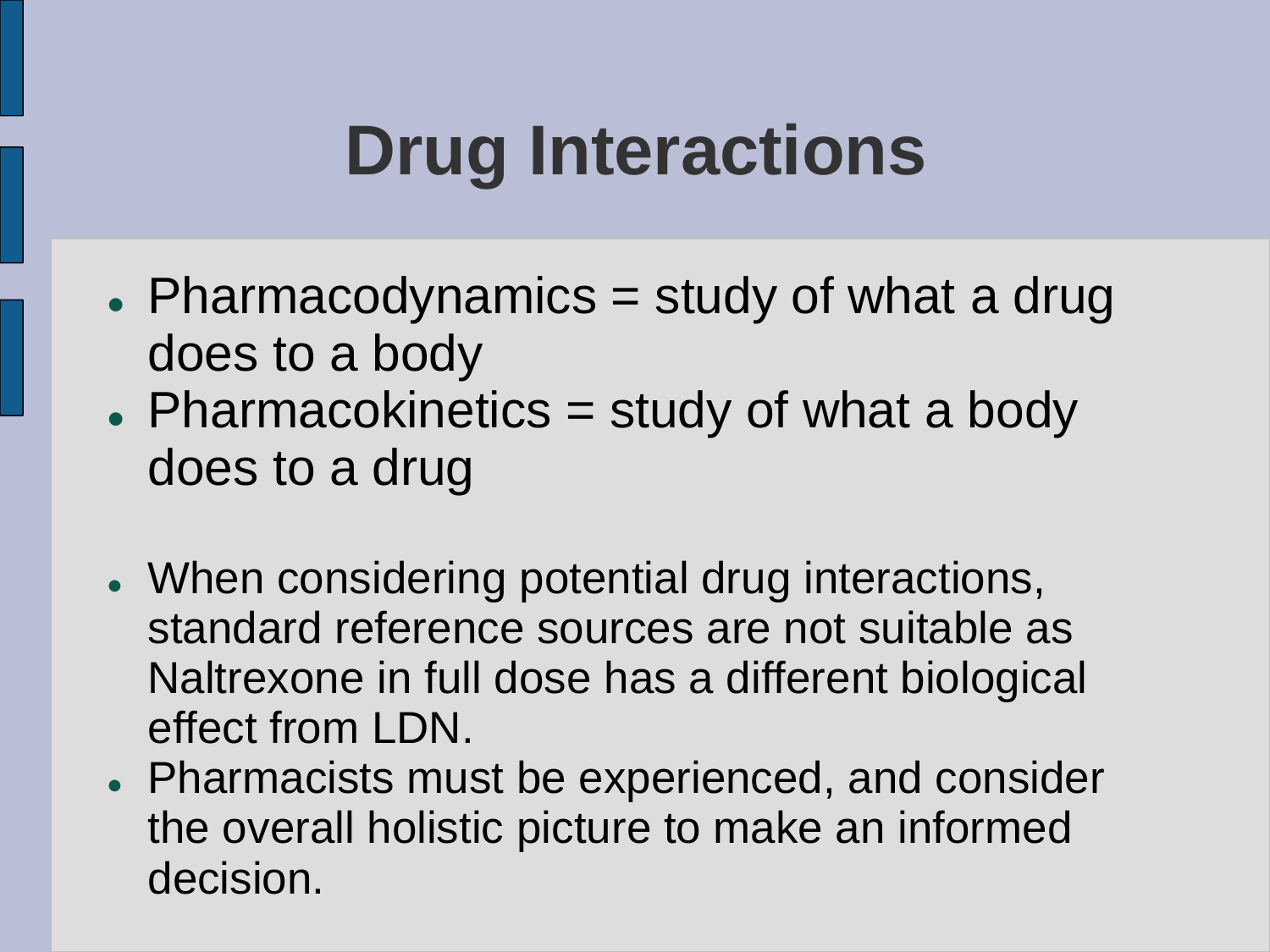- If LDN modifies the immune system, then what potential drug interactions can arise if other treatments have been prescribed when the immune system was faulty.
- Example: Hashimotos disease.
	- Drug interaction is Levothyroxine / LDN
	- Problem rapid increase in thyroid function as immune system normalises.
	- Dose must be reduced of thyroid medicine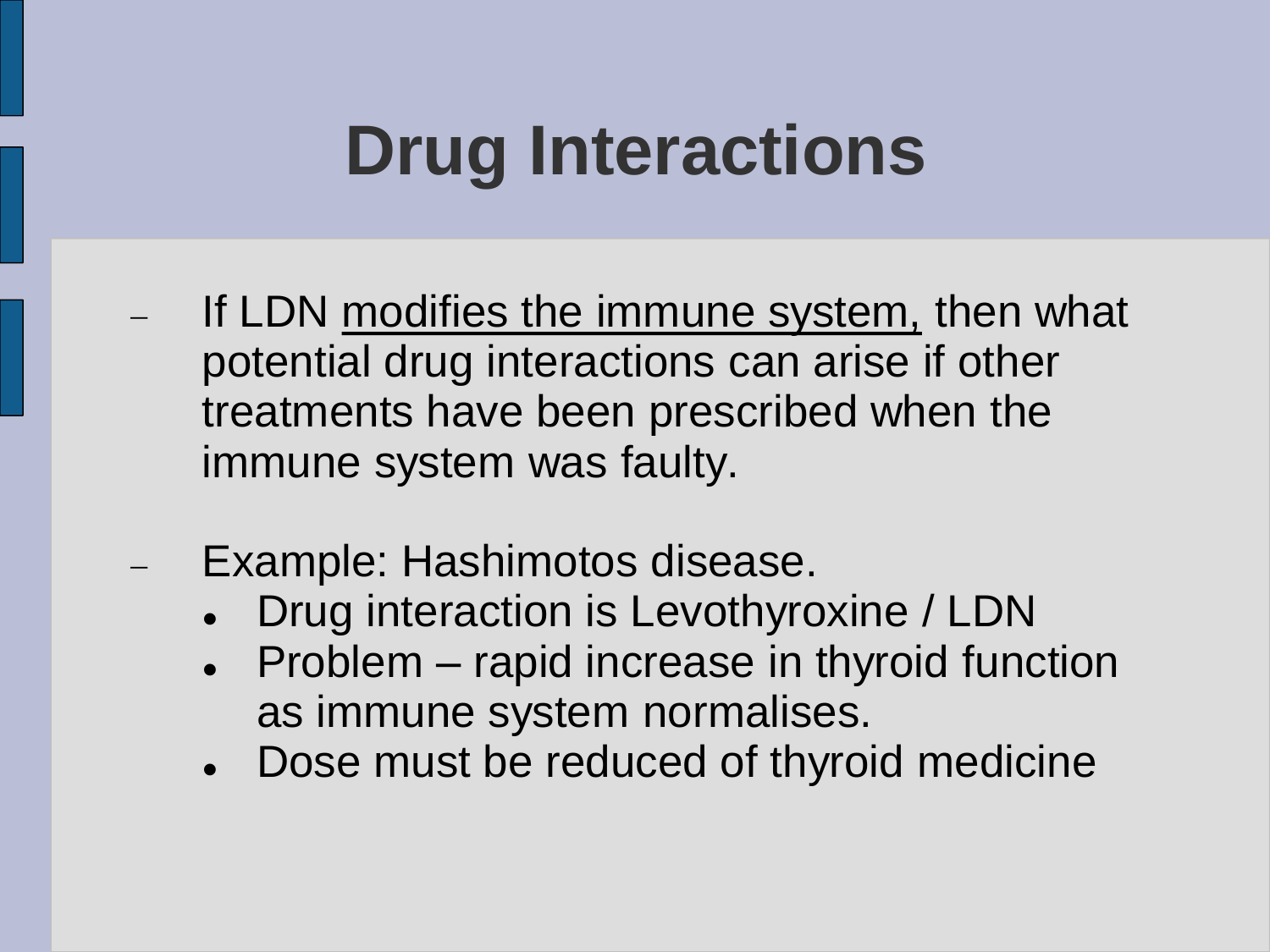- Example: Resurgence of latent infections due to autoimmune state changing, can cause potential prostaglandin cascade in ME / CFS. Herxheimer reactions have been reported when initiating too fast.
- Elevated Liver Enzymes (transient) could cause other drugs to be broken down faster and not work as well.
- Decrease in Renal function (usually transient) could decrease clearance of other drugs from the system, leading to toxic levels.
- Patients with leaky gut may not absorb the LDN properly. Or LDN may stop loperamide working as well and lead to transient diarrhoea, delaying or reducing absorption.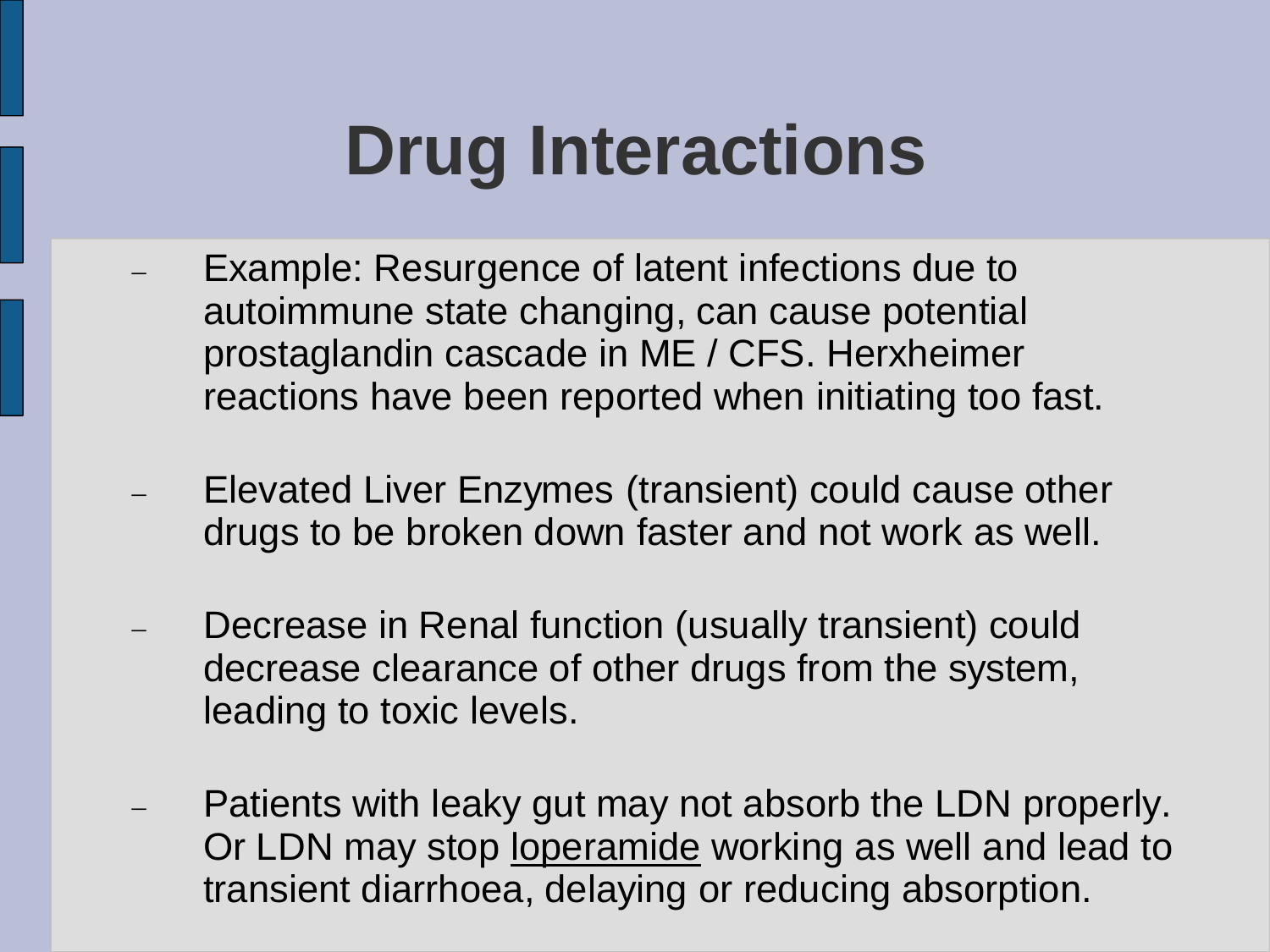- Example: Eating a fatty meal at the same time as taking an LDN capsule could delay the absorption of the drug.
- LDN in a recent trial by Dr Zagon was shown to make certain chemotherapy drugs less effective during treatment. (Do not take LDN during chemotherapy – but how long before and after will depend on the drug used!)
- Supplements patients on LDN often take large numbers of supplements (Herbal/Chinese).
	- Pharmacist needs to understand the possible interactions, effects on kindey/liver function and advise appropriately.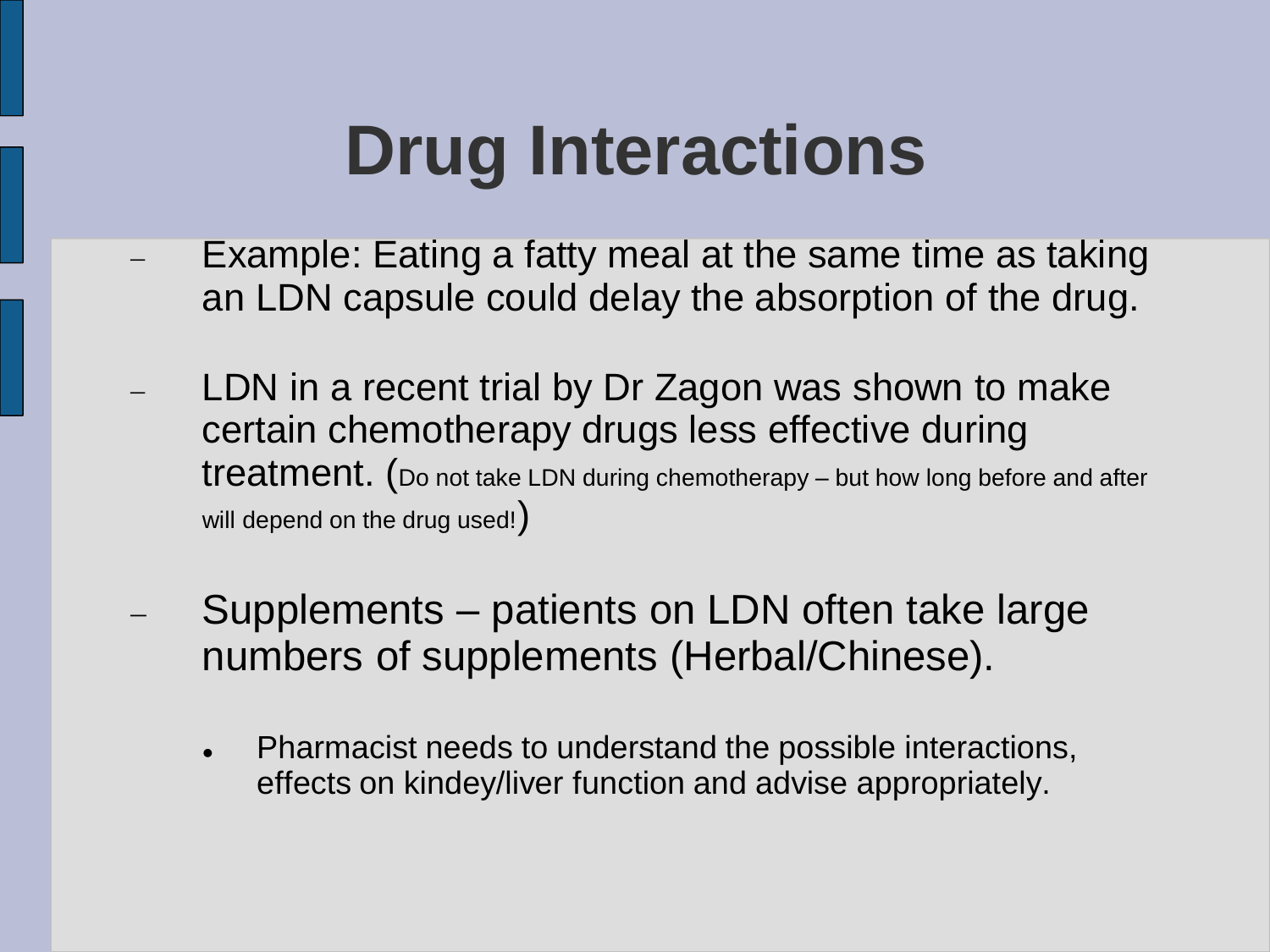# **Drug Interactions - myths**

- LDN cannot be used with any sort of morphine product....?
	- TOTAL MYTH, we have patients taking oral:
		- Oxycontin SR
		- Tramadol SR
		- Co-codamol
		- Morphine SR
	- However, never use it in someone with a syringe driver or instant release morphine / analogues for pain – it is however possible to schedule dosing with multiple painkillers successfully.
	- Only do this under medical supervision.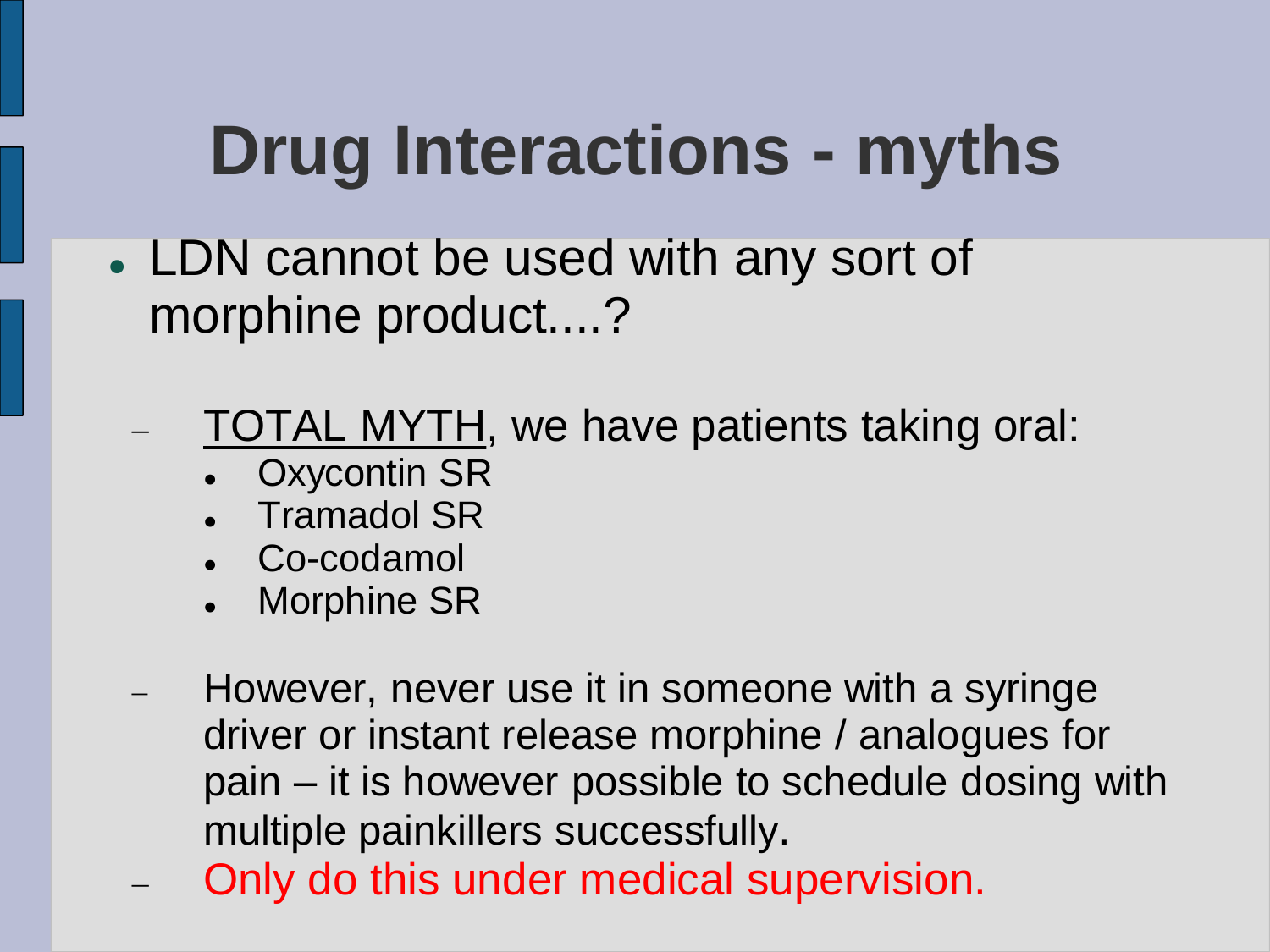#### **Formulation**

- Formulations current available in the UK
	- **Capsules 3mg** Specialist Manufacture under GMP
	- **Capsules 4.5mg**  Specialist Manufacture under GMP
	- **Liquid 1mg/1ml** Compounded in pharmacy
	- **Sublingual Drops 10mg/1ml** Compounded in pharmacy
	- **Transdermal Cream 0.5mg/1ml** Compounded in pharmacy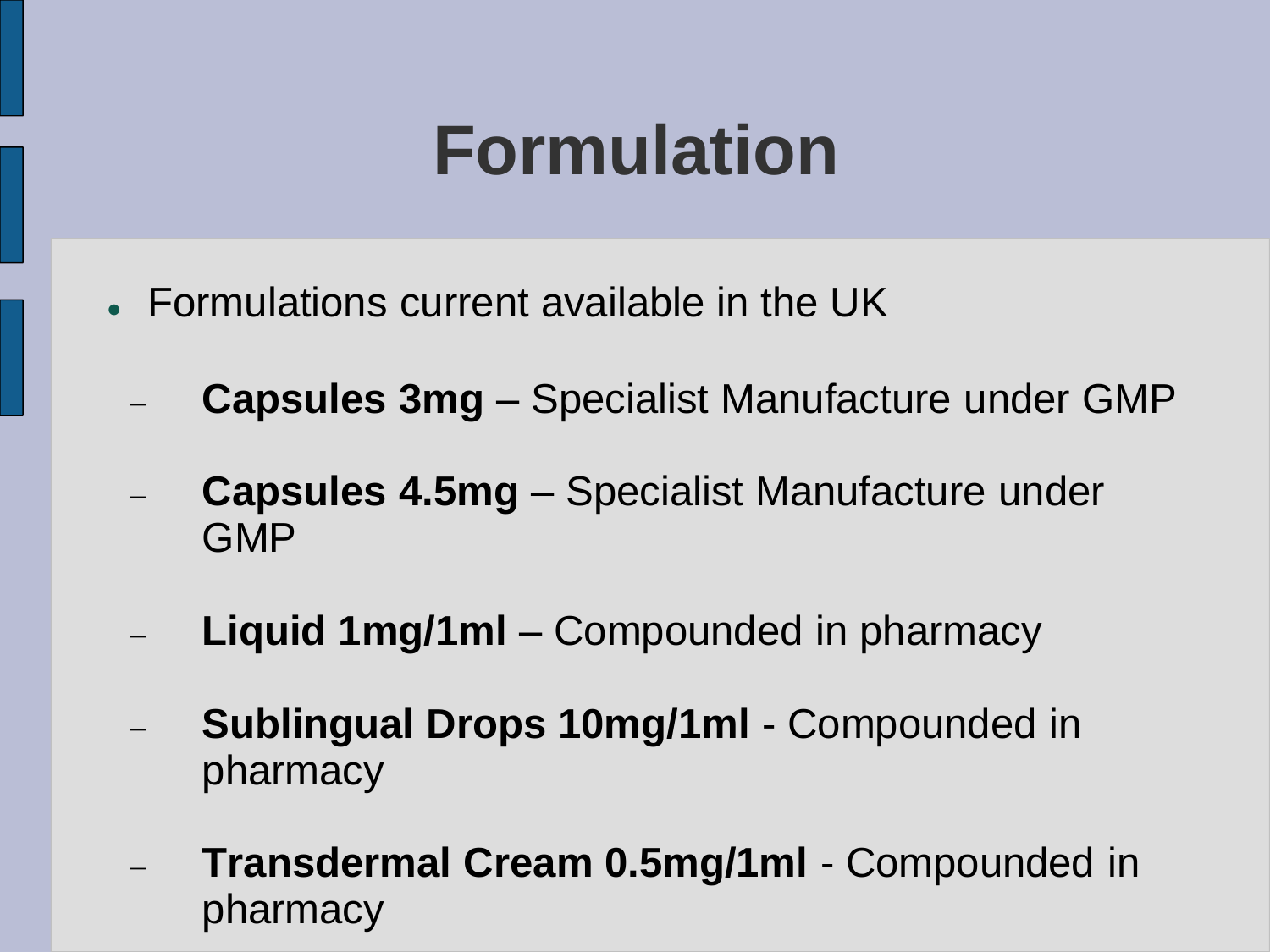### **Capsules**

- Only 3mg and 4.5mg Capsules are available due to difficulties getting affordable pricing under GMP
- Contents:
	- *Naltrexone HCL 99.99% powder*
	- *Magnesium Stearate*
	- *OR Avicel (Microcrystaline Cellulose)*
	- Compliant with MHRA, and GMP regulations, and each batch is assayed for accuracy and safety.
	- Expiry: 18months.
	- Indication: Maintenance therapy after initiation with liquid or cream.

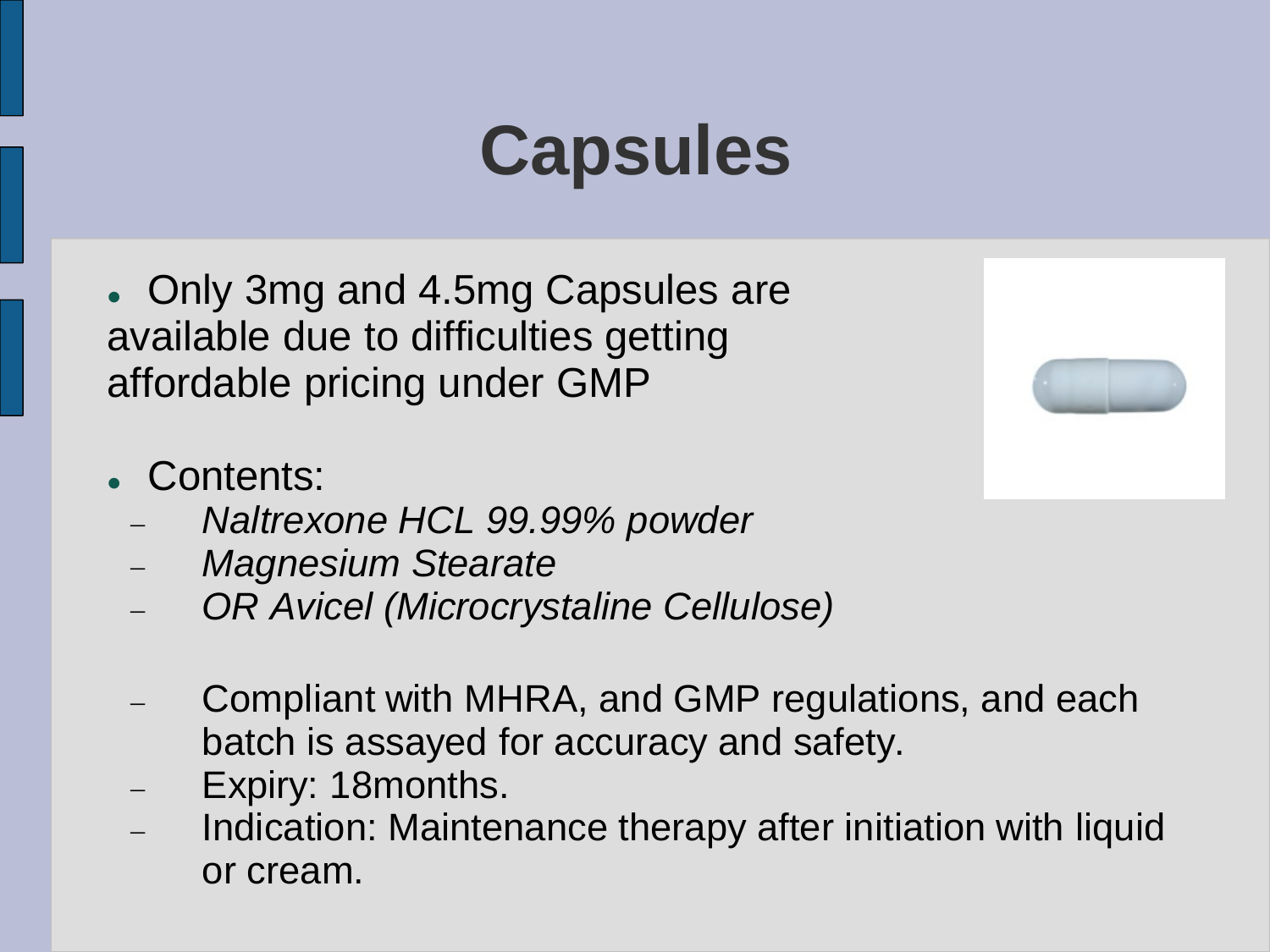# **Oral Liquid 1mg/1ml**

 *Liquid formulation where one millilitre by volume equates to one milligram of drug.*



- Contents:
	- Naltrexone Tablets 50mg sourced from GMP manufacturer.
	- SF Preserved Syrup BP
		- Natural colour
		- Sodium benzoate or Methyl/Ethyl Paraben in tiny amounts
		- Glycerol, simeticone, flavour and water.
	- Expiry: Legally 28days from opening (trial data show 90 days). Refrigerate.
	- Indication: Initiation and maintenance therapy. Cost effective solution.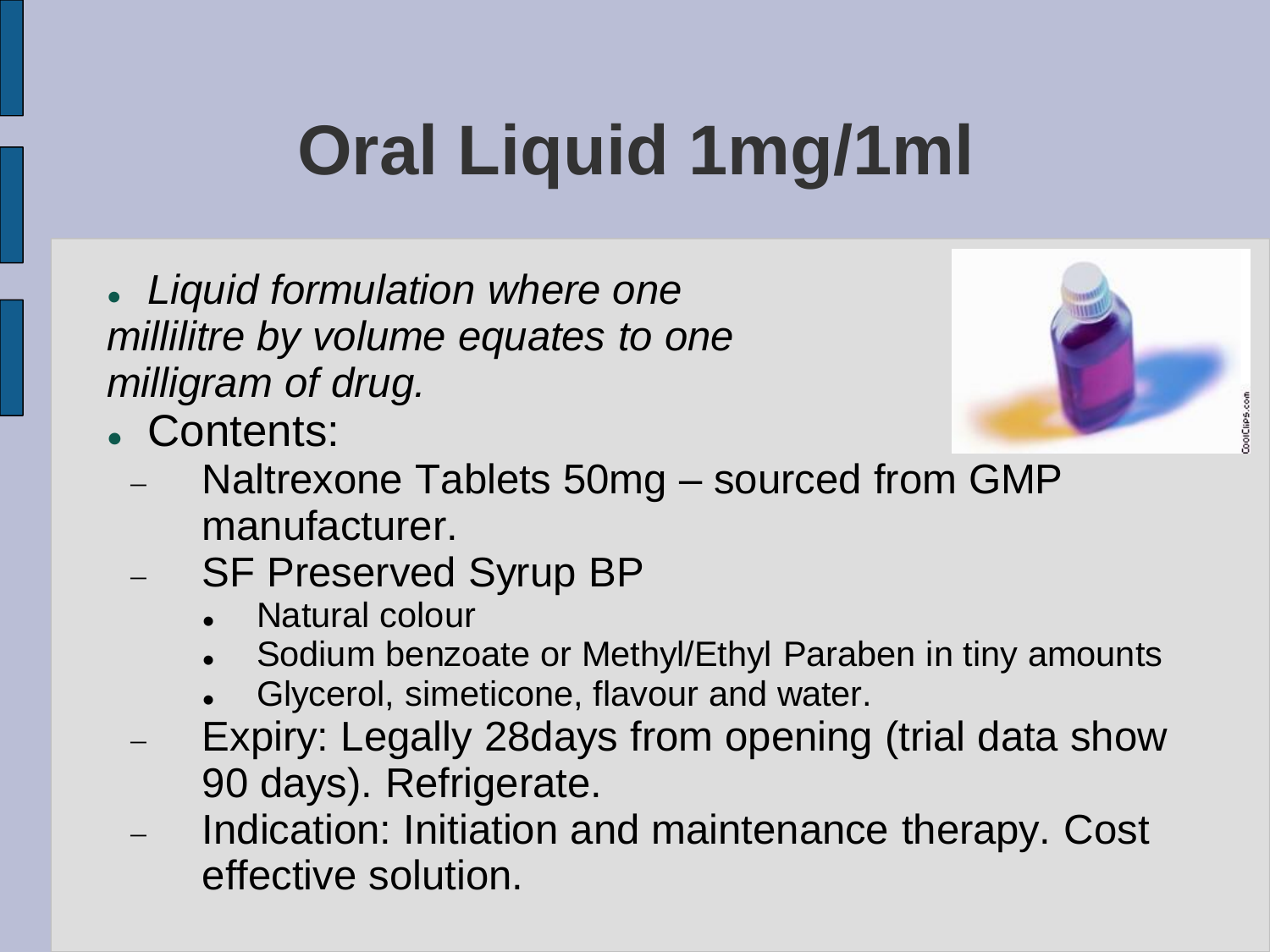# **Sublingual Drops 10mg/1ml**

 $\cdot$  10mg/1ml = 0.5mg PER DROP

- Used under tongue.
- Contents:
	- Currently a closely guarded secret!
	- Excipients: Water, esters (lime/lemon
	- /strawberry). Allergies: Parabens.
	- Expiry: 56 days. Refrigerate.
	- Indication:
		- Where capsules or liquid have been ineffective, caused stomach/bowel problems or where measurement with oral syringe is not possible.
		- Where low dose of 0.5mg is desired. Paed?
		- NB: Bypasses first pass metabolism, higher blood level peak and faster onset of action.

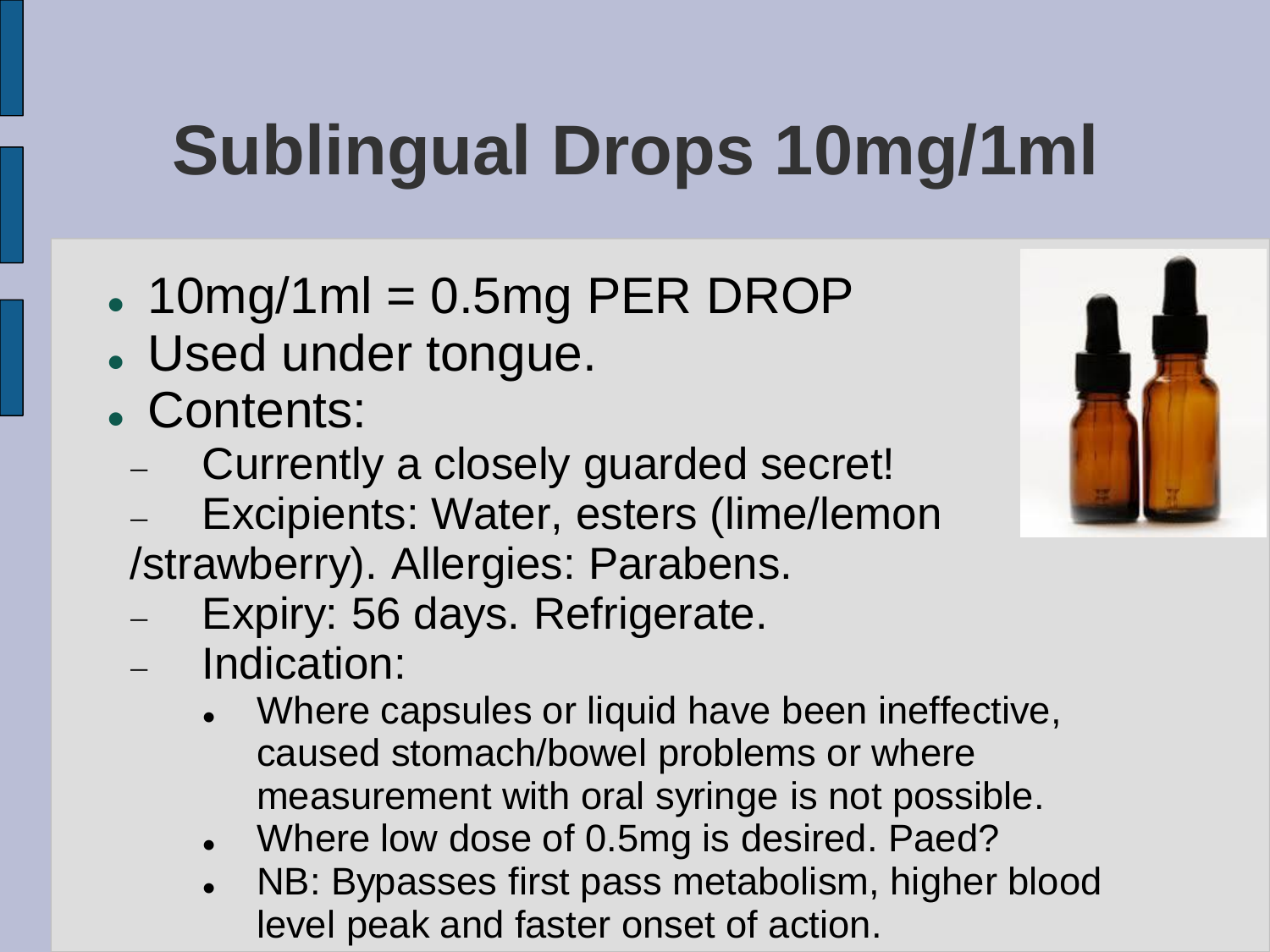## **Transdermal Cream 0.5mg/1ml**

- Measured using a syringe, doses as low as 0.1mg can be administered.
- Originally formulated for use in **autistic children**.
- Contents:
	- Vanishing cream BP formulation
	- Preservative free LDN Liquid
	- No EMU oil used in this product.
- Indication: Paedatrics, Illeostomy/colostomy, Psoriasis, Arthritis.
- Bioavailability: ~40%
	- Cycle application sites
	- Do not use on broken skin, **non sterile**.
	- Expiry: Legally 28 days from opening. Long term studies unknown, likely to be >90days.

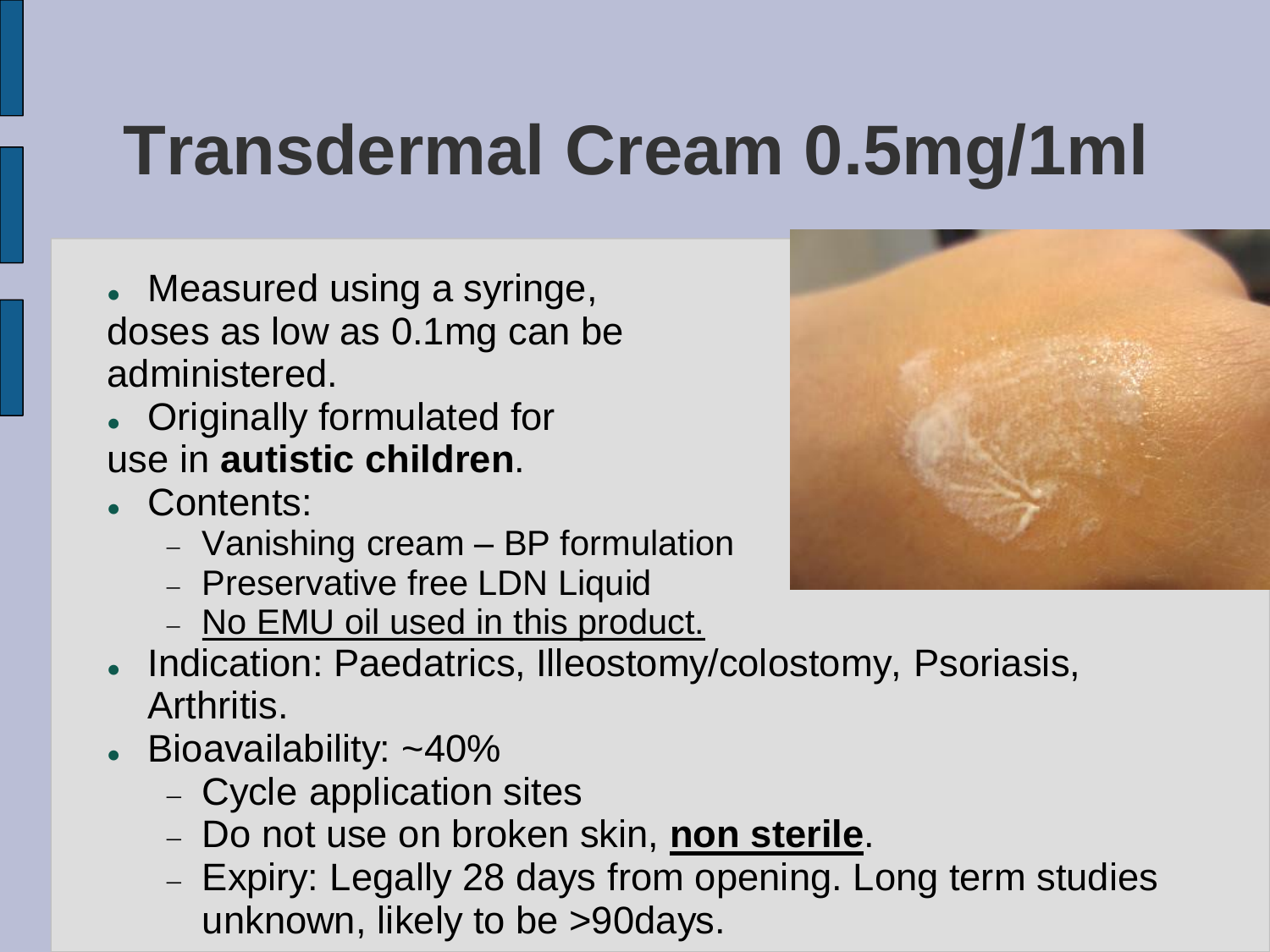#### **Preparation**

 Paula Clarke and Sandra Roan are specialist pharmacy technicians who prepare and dispense our LDN.



- NVQ Level 2/3 with Local ACT approval.
- Compliance with Extemporaneous paperwork
- Medication manufacture to GPHC standards
- Each dose is *freshly prepared* according to prescriber instructions.
- Prescription fulfilment and stock replenishment
- Cash handling and website management
- Electronic recording of prescriptions
- First point of contact on telephone
- Good practical and clinically useful knowledge.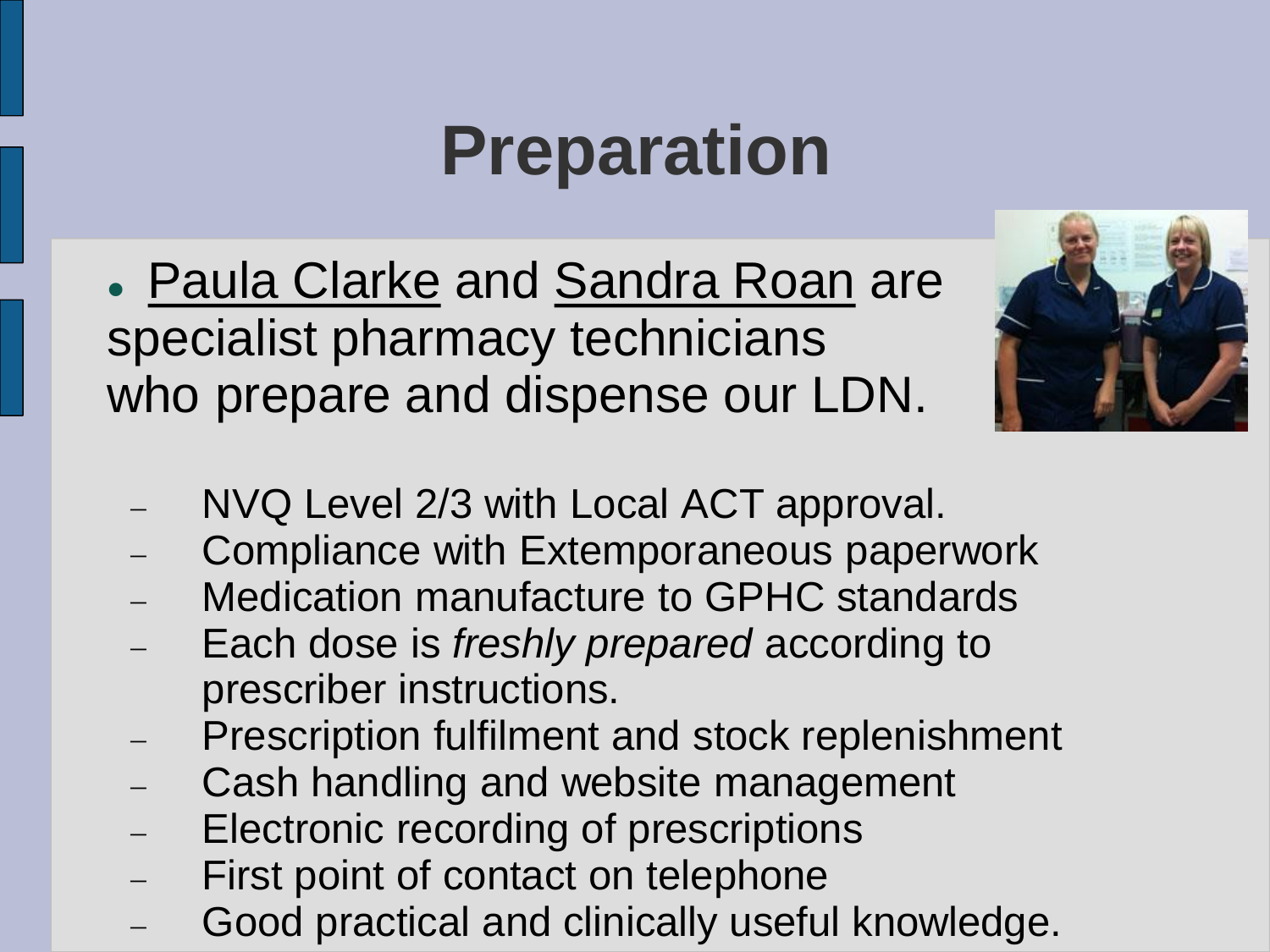### **Preparation**

 Making LDN takes about 1/3 of any working day, as it must be freshly prepared to make sure of maximum shelf life at patient level.



- Specialist homogenizing\* equipment used which must be meticulously maintained.
- Dispensing, cross checking and shipping take the other 2/3.
- 80 hours a week to supply current demand.
- Pharmacist on hand, but largely autonomous.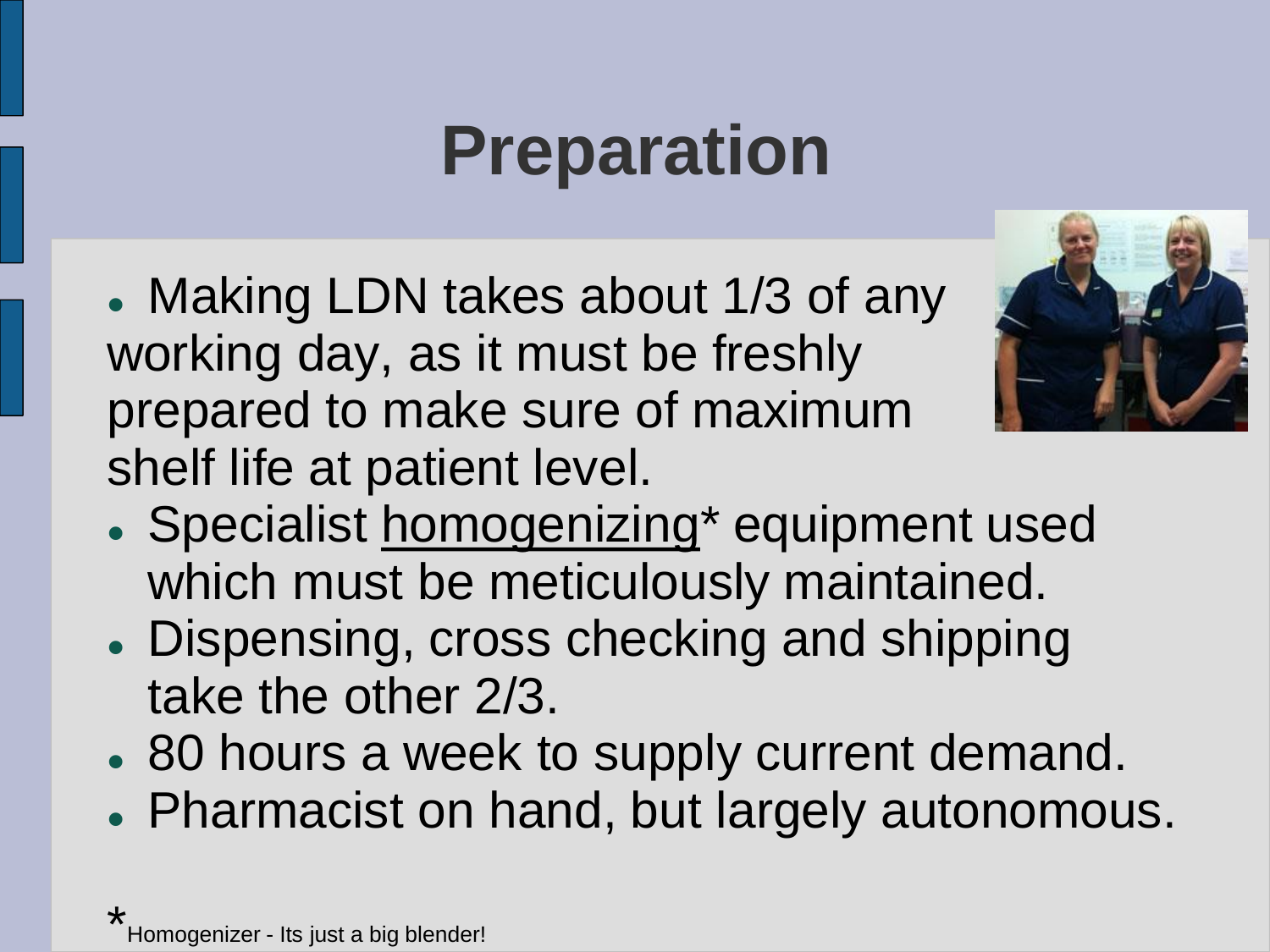#### **Pharmacist**

- As well as being on hand for queries, we have a new LDN Pharmacist Consultation – where 30 minutes or more can be dedicated to checking interactions and looking holistically at all medicine, supplements and treatments being used.
- Medicines information at UK wide level are useful for complex regimens but can only be accessed by an NHS pharmacist or doctor.
- Most useful for cancer patients, who usually want to know everything possible and the latest trial data specific to their illness. (NB: £25)

http://www.dicksonchemist.co.uk/Consultation/Default.aspx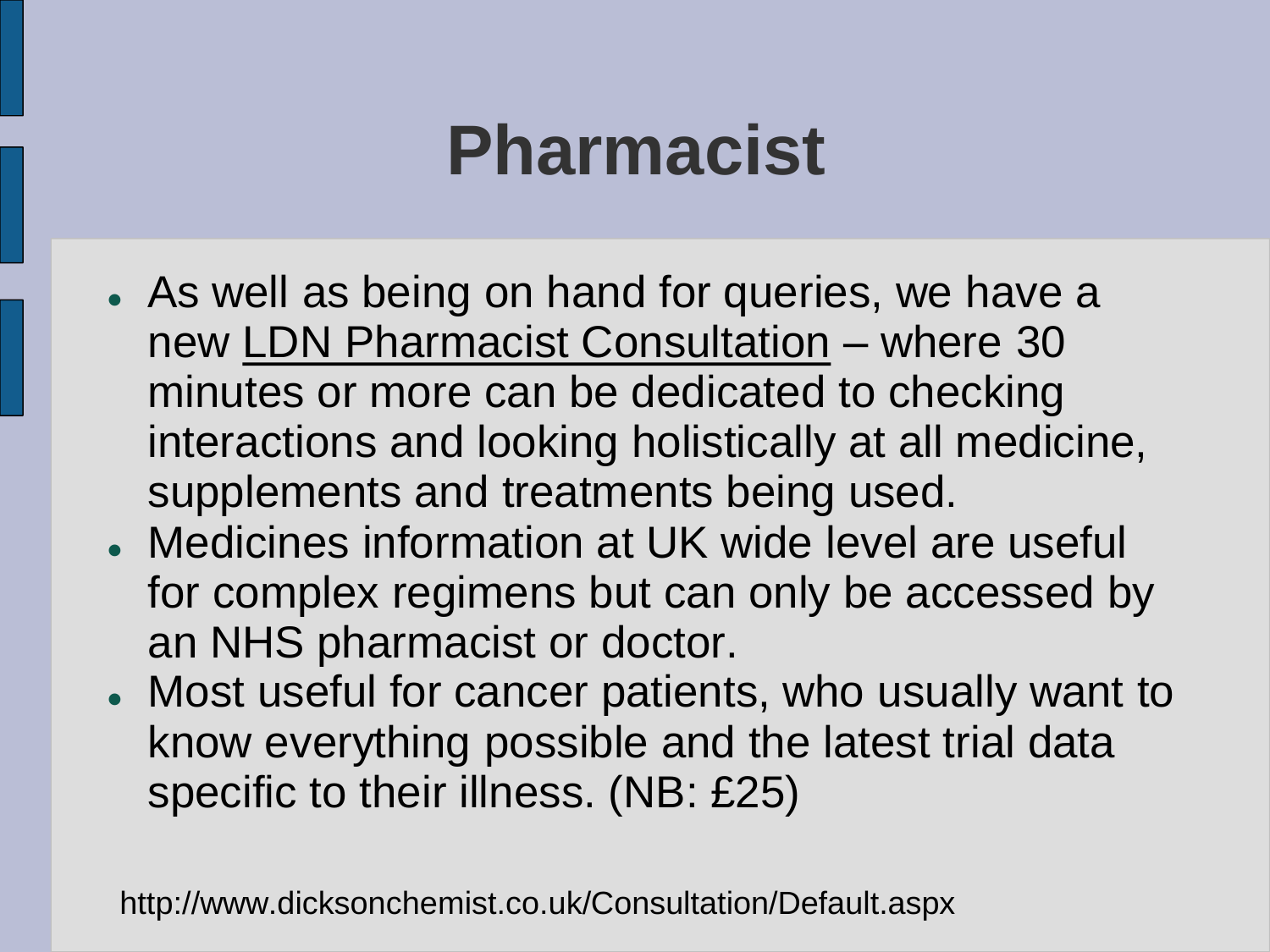# **Doctor**

- Most doctors prescribe LDN online, privately.
- We have e-Prescribing agreements with the top 5 in the UK for speed and data recording.
- Top 5 by volume are published on

#### **www.ldn-international.com**

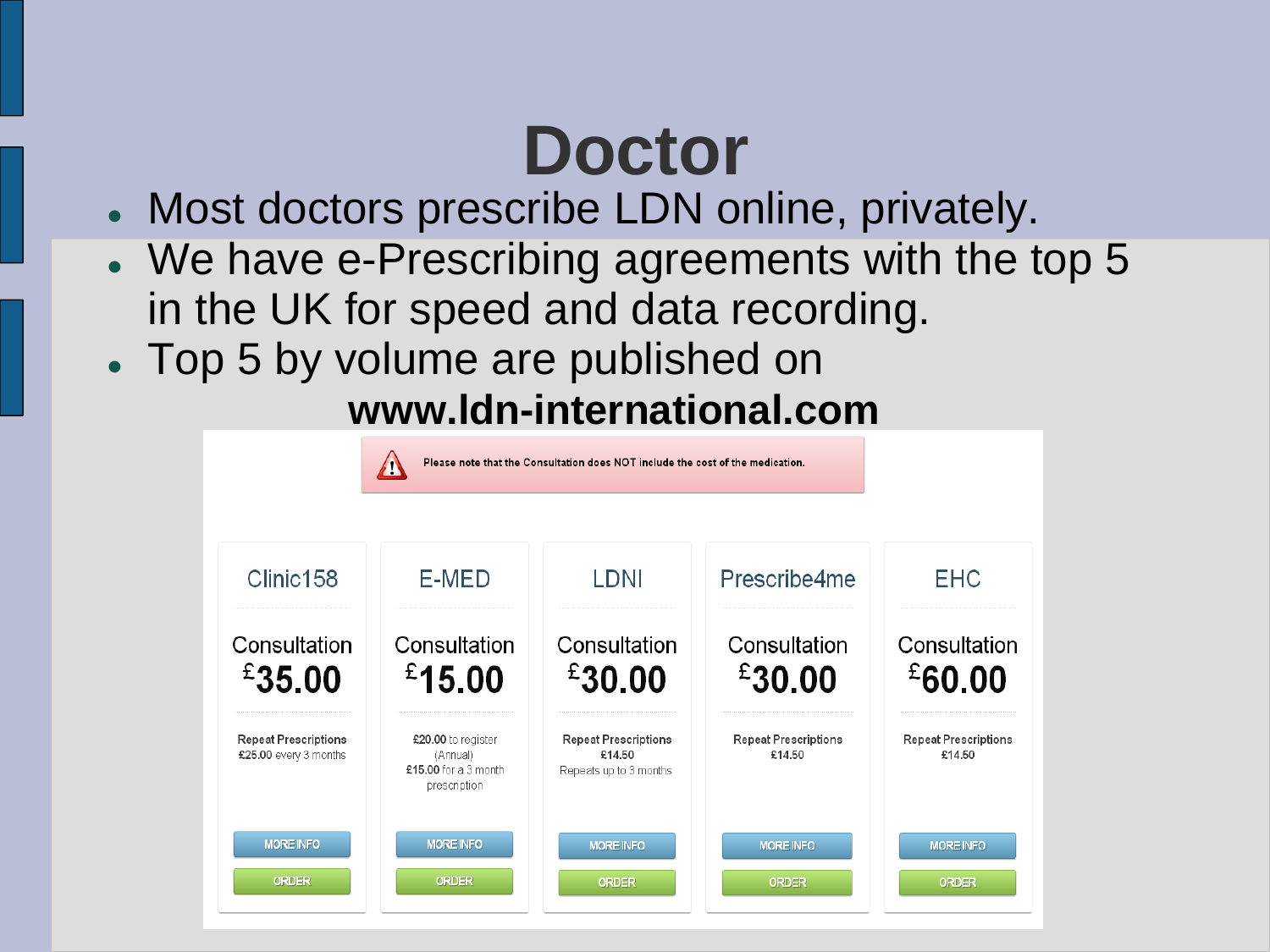- Does the patient have an autoimmune disease diagnosed?
- If patient undergoing treatment for cancer, take advice first.
- Have standard therapies failed?
- . Is Vitamin D level normal?
- Is renal and liver function normal for disease state?
- Which formulation is suitable?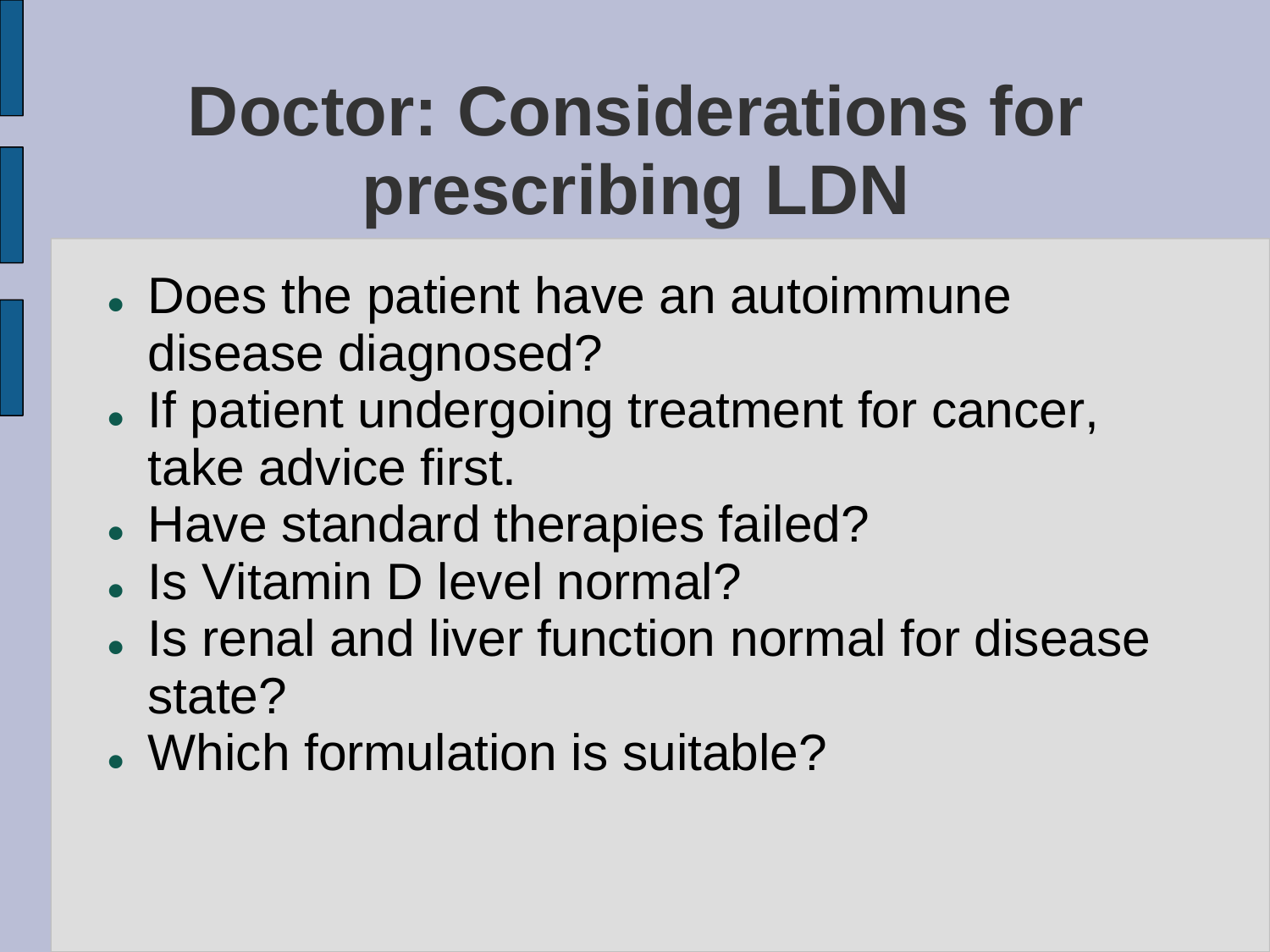#### GUIDE:

#### If Opiate naive:

- Start CFS/ME/Hashimotos/Underactive Thyroid/ Type1 Diabetes patients on 0.5mg
- Other patients can start on 1mg
- BMI unimportant mostly
- Age unimportant mostly (<12 half adult dose <6 quarter adult dose)
- Start it in the MORNING to avoid vivid dreams
- **Increase by their starting dose** every 1-2 weeks, until they feel better. 3mg or 4.5mg is usually a good review point.
- Do not be concerned with Mild Tachycardia, Transient Hyperactivity, Mild headache, Mild Stomach Upset, Increase in spasticity (MS), vivid dreams. **Treat symptomatically** (beta blockers, benzos etc).
- DO be concerned with palpitations etc in thyroid disease reduce dose of thyroxine symptomatically, remember half life!
- DO be concerned with 'flu like symptoms or rapid onset of diarrhoea half the LDN dose for 7 days if this happens and treat symptomatically. If herxheimer suspected, 40mg Pred stat.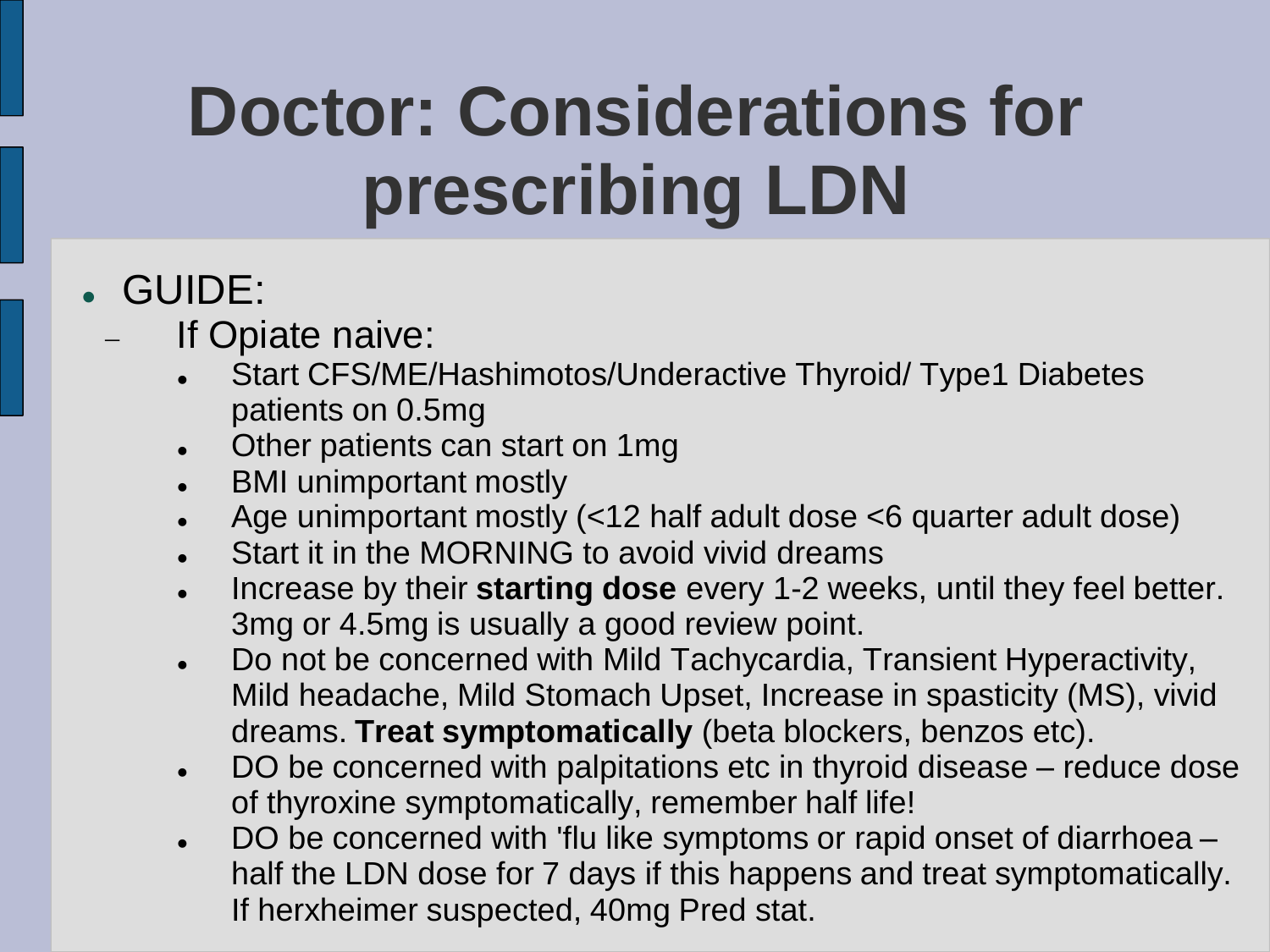- Maximal dose:
	- When **opiate block** reached, or autoimmune symptoms improve.
	- Do regular LFT/Renal/ HBA1c in Type 1 Diabetes.
	- CHD/AF/Angina, review GTN/Nitrate dose (Reduce as required.)
	- Dose can be doubled to twice daily, with 12 hour gap – once at maximal dose. (Useful in Crohns)
	- Common doses:
		- *3/4.5mg daily in the morning or night.*
		- *3/4.5mg BD*
		- *Max ~25mg bd in CFS/ME patients*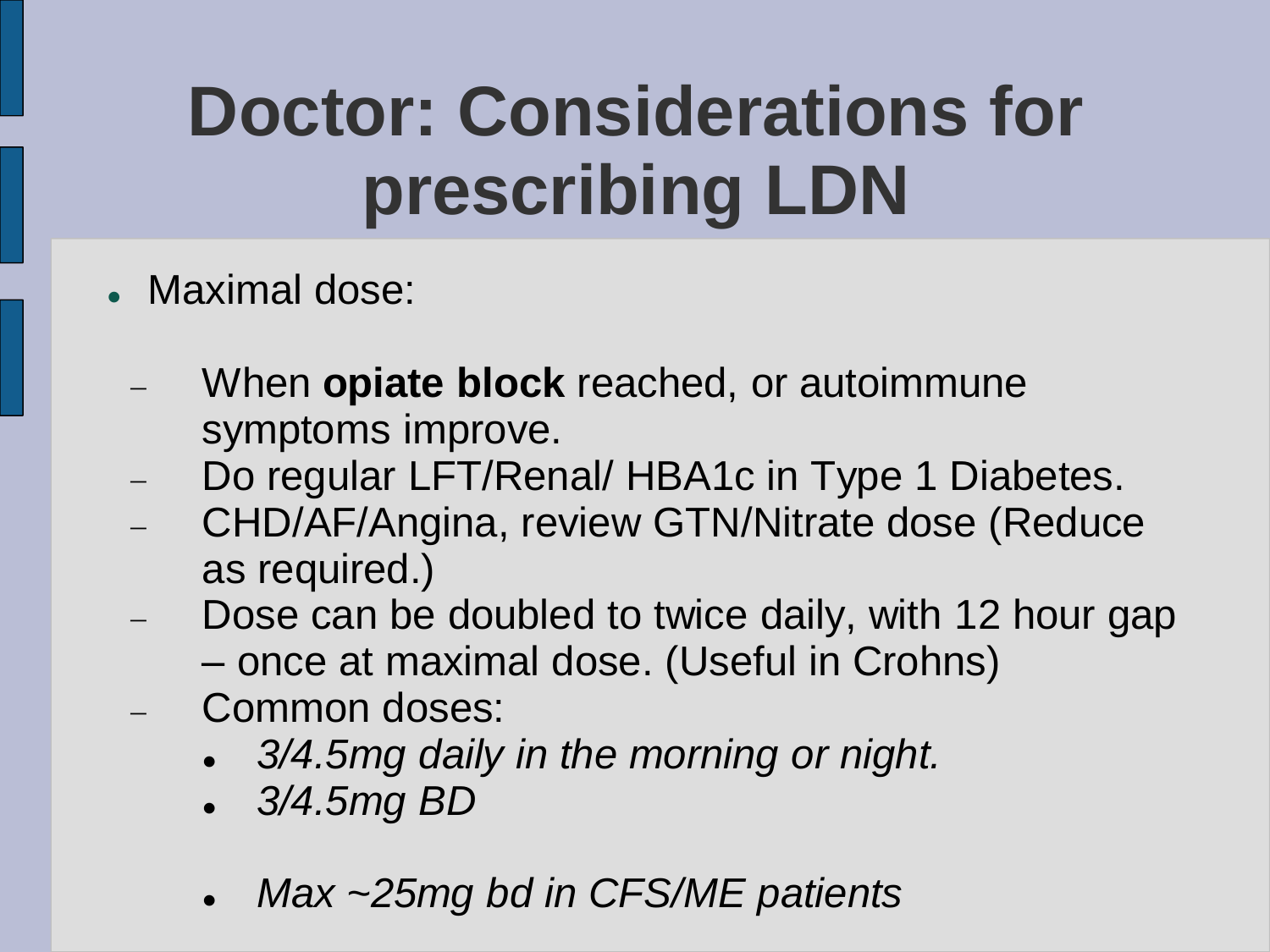- GUIDE:
	- If NOT Opiate naive:
		- Before initiating therapy with LDN:
			- Switch full opiates to **partial agonists** or lower affinity molecules if possible.
			- Tylenol Codeine 8/30→ Tramadol SR 100-400
			- Morphine Sulphate  $\rightarrow$  Oxycodone SR
			- $-$  Fentanyl Patch  $\rightarrow$  Oral SR Opiate
				- Consider Buprenorphine or removal of all opiates and replace with NSAID/Tylenol.
				- Consider Gabapentin, Pregabalin, Amitriptiline.
	- Give dose of LDN after the longest period between SR Opiate doses.
		- Most patients this is 1<sup>st</sup> thing in the morning WITH their 1<sup>st</sup> SR Opiate tablet of the day.
	- Most importantly, review pain relief requirements regularly.